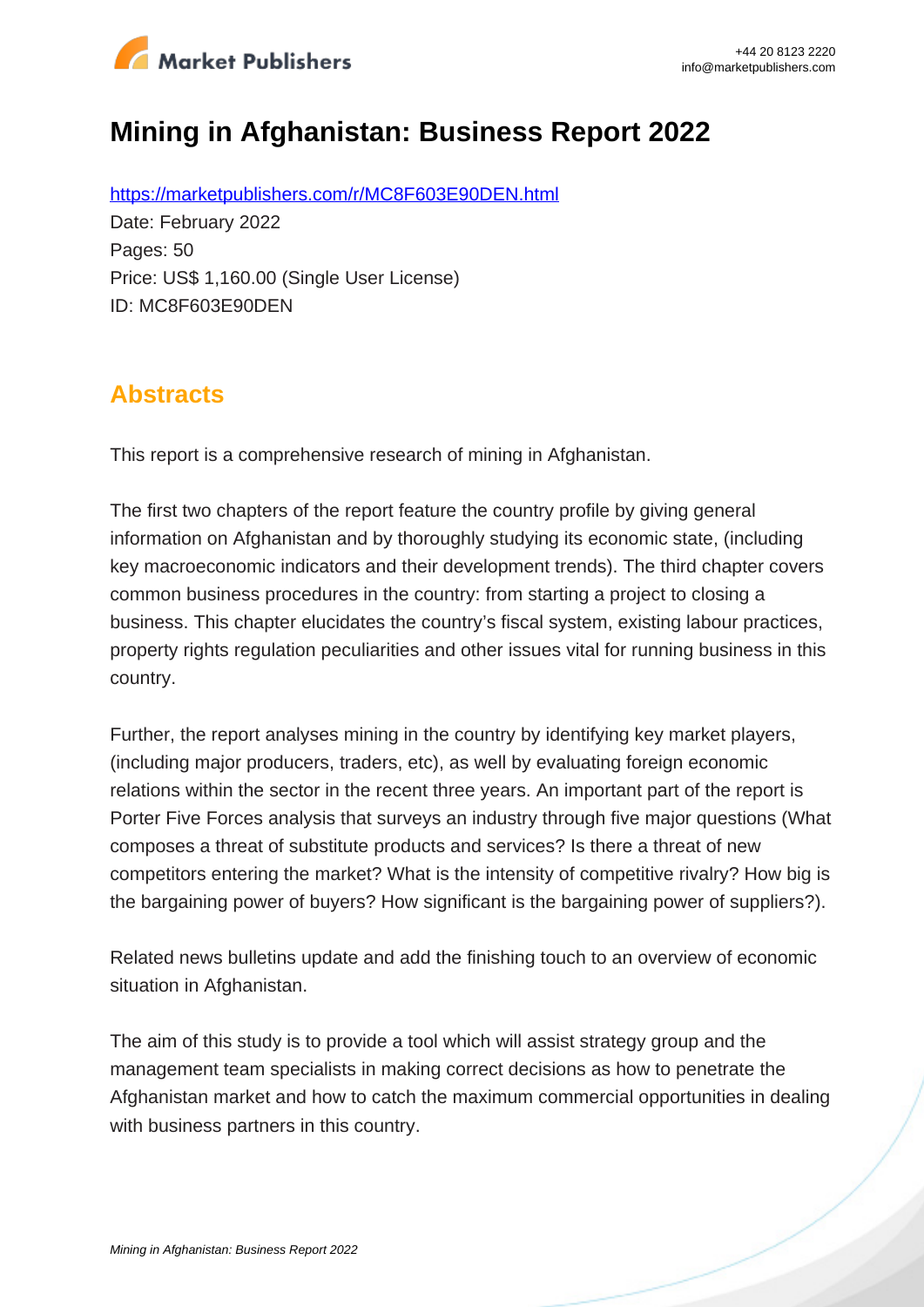

## **Contents**

#### **1. AFGHANISTAN: COUNTRY PROFILE**

- 1.1. Geographical position
- 1.2. Historical background
- 1.3. Demography
- 1.4. Administrative divisions
- 1.5. Political situation
- 1.6. Economic situation
- 1.7. Foreign relations

1.8. Social environment and culture. Cultural differences and their impact on business negotiations

#### **2. AFGHANISTAN: FINANCIAL AND ECONOMIC PROFILE**

- 2.1. Country's Gross Domestic Product (GDP): historical trends and projection
- 2.2. Industrial production outlook
- 2.3. Afghanistan foreign trade
- 2.4. Current investment climate
- 2.5. Labor market overview. Current employment state
- 2.6. Ratings by major rating agencies

#### **3. PECULIARITIES OF DOING BUSINESS IN AFGHANISTAN**

- 3.1. Procedures for starting a business
- 3.2. Routine for building permits obtaining
- 3.3. Registration of ownership rights
- 3.4. Basic terms of providing business loans by banks
- 3.5. Measures for investments protection
- 3.6. Tax system
- 3.7. Foreign trade transactions
- 3.8. Debt collection
- 3.9. Business liquidation

#### **4. AFGHANISTAN MINING OVERVIEW**

#### **5. AFGHANISTAN MINING PORTER FIVE FORCES ANALYSIS**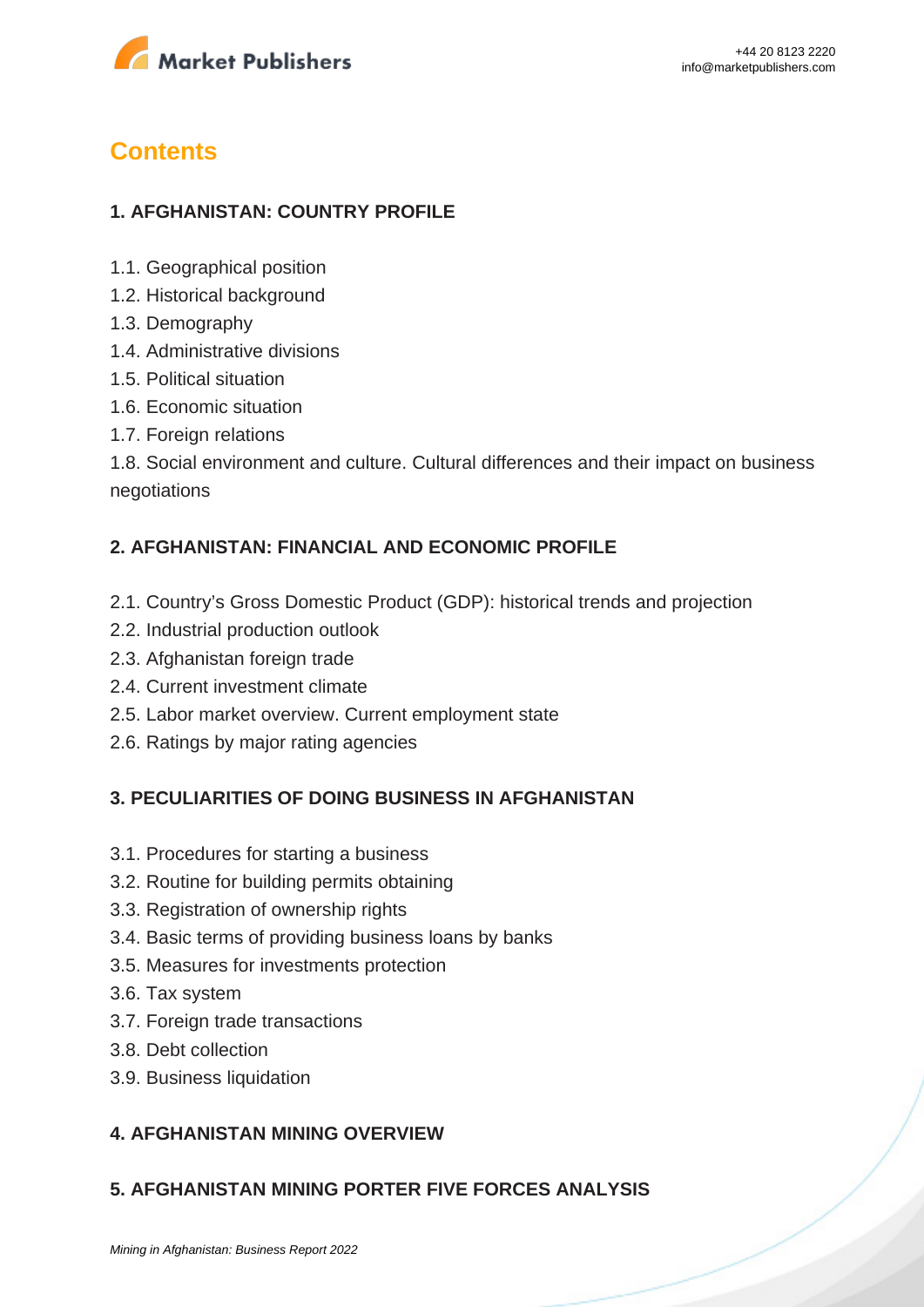

#### **6. AFGHANISTAN ECONOMY NEWS AND ANALYSIS DIGEST**

\*Please note that Mining in Afghanistan: Business Report 2022 is a half ready publication.

 It only requires updating with the help of new data that are constantly retrieved from Publisher's databases and other sources. This updating process takes 3-5 business days after order is placed. Thus, our clients always obtain a revised and updated version of each report. Please also note that we do not charge for such an updating procedure. Business Analytic Center (BAC) has information for more than 25,000 different products available but it is impossible to have all reports updated immediately. That is why it takes 3-5 days to update a report after an order is received.